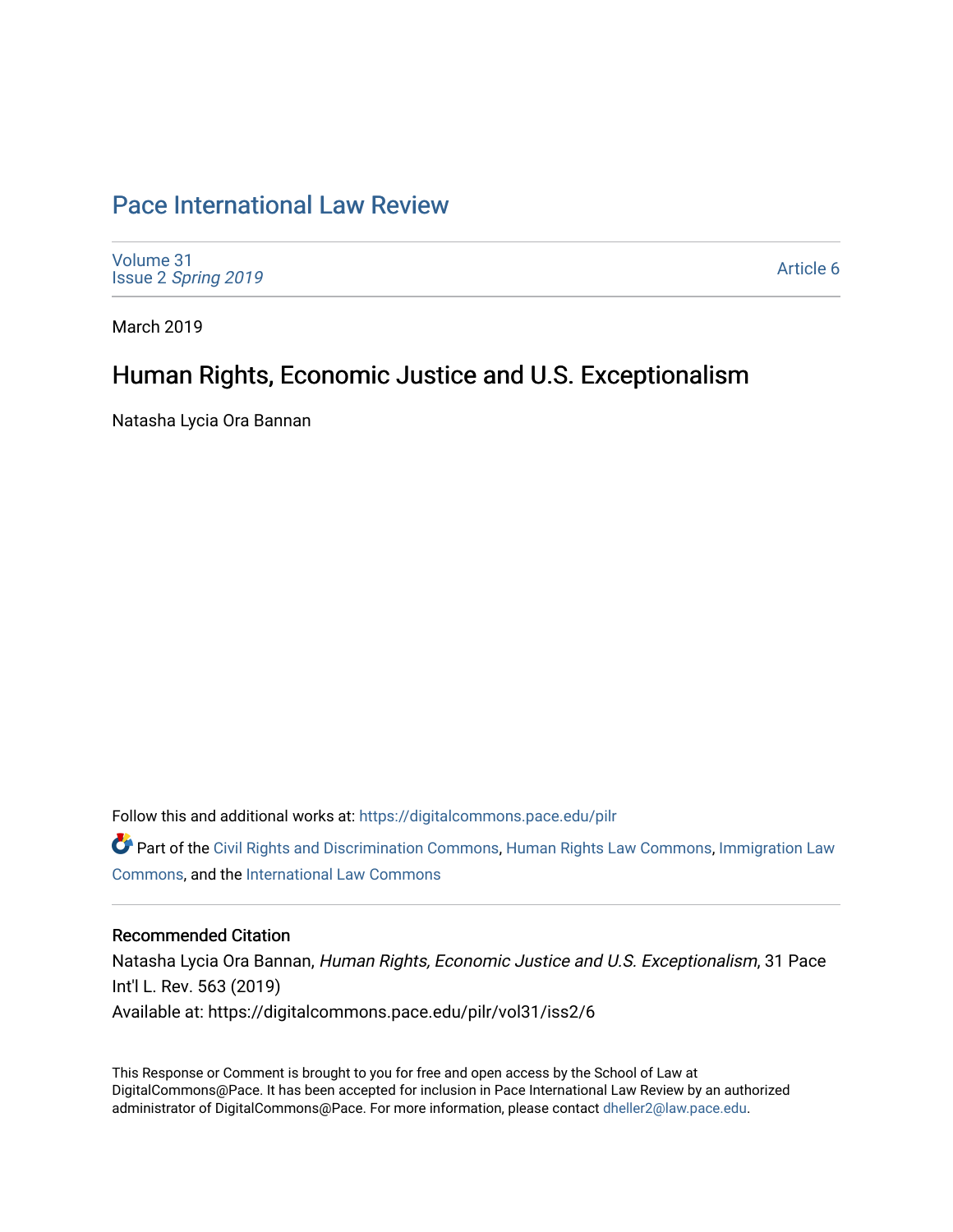### **HUMAN RIGHTS, ECONOMIC JUSTICE AND U.S. EXCEPTIONALISM**

#### **Natasha Lycia Ora Bannan\***

While the human rights framework recognizes all rights as inherently interrelated and necessary to the full realization of a dignified life, economic justice—as it's litigated at least—is often forced to stand on its own, reduced to a "benefit" or "entitlement" and isolated from the larger context to which its demands are linked. Yet, when working with immigrant communities or communities of color, there can be no demands of justice that do not also address systemic economic inequalities that have been built into our economic, political and legal systems by design.

Much of the legal racial justice work in this country is led by institutions that come out of the civil rights era and continue to be bound to both the vision of those movements as well as the limitations, both in terms of the framing of rights and of the remedies sought. We refer to civil rights when in fact we are talking about economic justice. The struggle to uphold the principle of nondiscrimination was primarily fought in relation to public accommodations, education, housing and employment. While the demands of the civil rights movement were always about dignity and the full recognition and equal protection of rights before the law, the goals were often neoliberal and reformist, often reduced to more equitable access to the same inequitable institutions and systems that continued to perpetuate discrimination. In part, that is because the U.S. only addresses *some* civil and political rights and ignores the remaining economic, social and cultural rights; not because they are seen as less significant, but just the opposite. They are so significant that to recognize them would directly challenge the economic model of capitalism that our democracy is tied to, fundamentally shifting political and financial power in this country. When Martin Luther King Jr. began to center economic rights in the Poor People's

 $\overline{a}$ 

563

1

<sup>\*</sup> The author is a human rights lawyer and Associate Counsel at LatinoJustice PRLDEF. She is the past president of the National Lawyers Guild and works at the intersection of racial, justice and gender justice to dismantle systemic oppression, including the exploitation of low wage immigrant workers.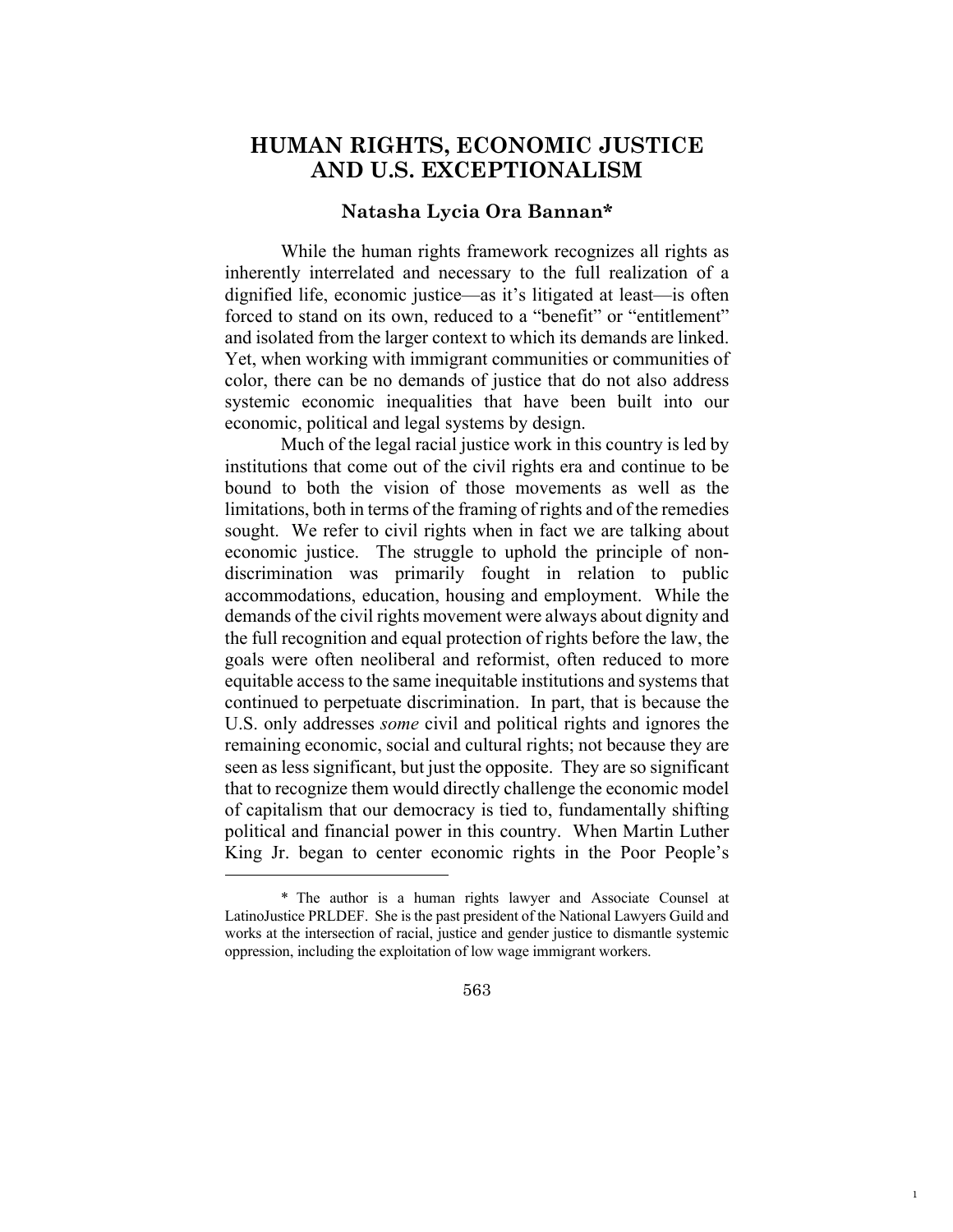Campaign which targeted systemic exploitation of the poor (and recognized that white supremacy sustained both a permanent owning and underclass), he and the movement began to experience increased state violence, precisely because their demands were no longer reformist, but rather structural and in some ways abolitionist.<sup>1</sup>

Over time, civil rights institutions have grown closer to embracing the human rights framework and to understanding that civil rights are just one set of rights; a set that has coopted the discourse of human rights but has also limited its demands. There has been a slow acceptance of the framework as championed by advocates—not necessarily lawyers—who, perhaps, feel that to embrace a "new" rights rhetoric will mean abandoning one they have so closely been identified with in history and the public consciousness. Yet, that very reluctance shows how lawyers and legal institutions often slow progress down (to the extent that the human rights framework is progressive). As lawyers, we must be mindful that rights' struggles are always about dignity and to the extent that a rights framework assists in achieving that, it should be pursued. But, when the law actually impedes progress and stifles demands for dignified living, the law must be changed, ignored or disobeyed.

Since its enactment, the law as it relates to poor people and people of color in the U.S. is willfully blind in its refusal to see systemic oppression, placing the burden on each individual to show, for example, that they have experienced racist abuse, class oppression and anti-poor discrimination and gender biases. In the context of discrimination, the burden is always on the victim to prove that their racist boss, misogynistic landlord or xenophobic teacher intentionally discriminated against them, one worker/renter/student at a time. In a 1978 case on affirmative action, the Supreme Court explicitly said the court was not interested in remedying systemic racism or discrimination, and that only individualized grievances based on racist experiences could be adjudicated by courts.<sup>2</sup> Justice Blackman disagreed in a separate

<sup>1</sup> A *Moral Agenda Based on Fundamental Rights*, *Poor People's Campaign*, https://www.poorpeoplescampaign.org/demands/ (last visited Sept. 8, 2019). <sup>2</sup> Regents of Univ. of Cal. v. Bakke, 438 U.S. 265, 299 (1978).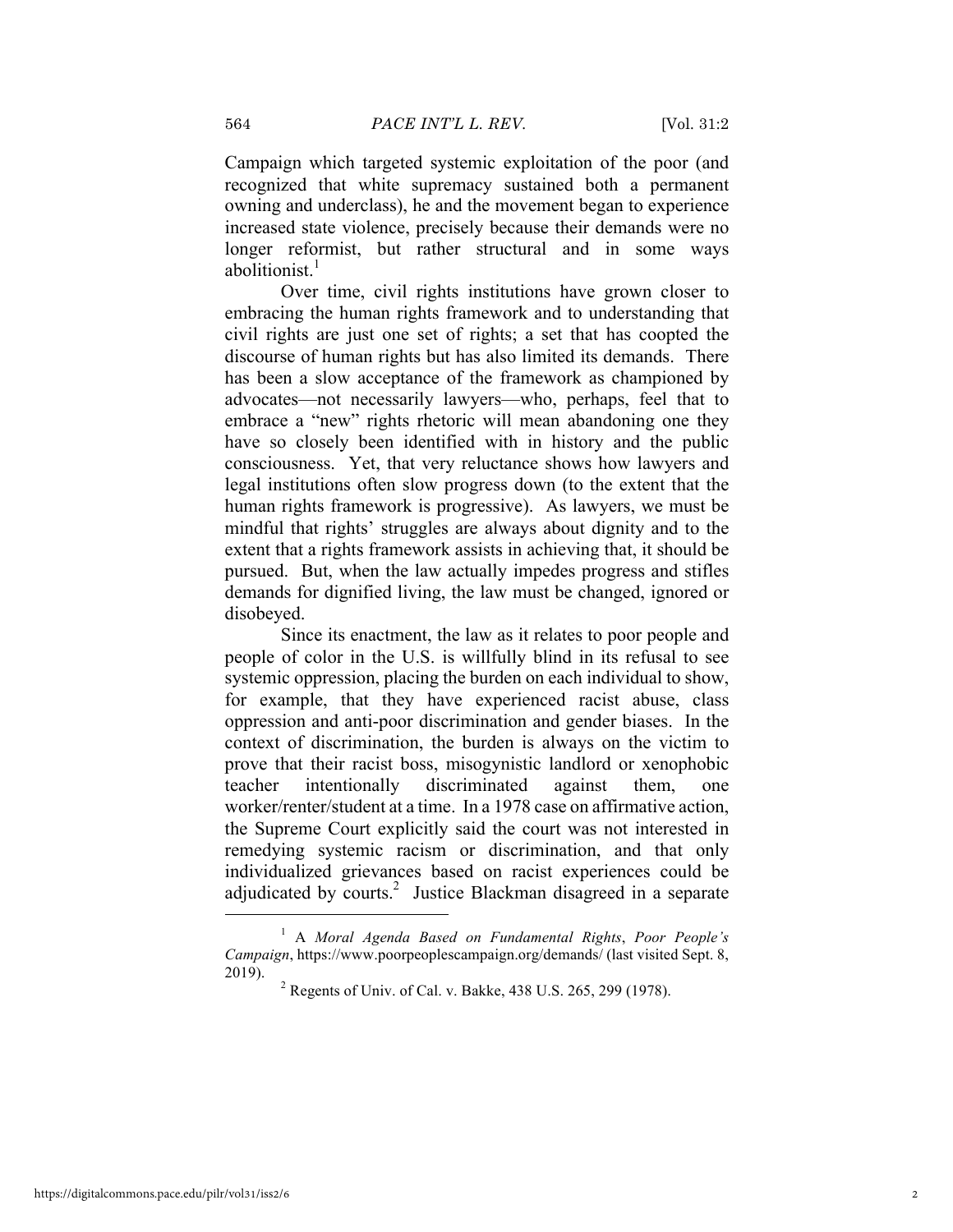opinion, noting, "in order to get beyond racism, we must first take account of race."<sup>3</sup> However, it was the court's opinion that found resonance in Justice Roberts' well-known statement thirty years later that, "the way to stop discrimination on the basis of race is to stop discriminating on the basis of race."<sup>4</sup> As we reflect here on the continued judicial unwillingness to consider the context that the Fourteenth Amendment was passed in to remedy the legacy of slavery and racial apartheid for *all* Black people, we see a deep divide in where the jurisprudence has been headed (an increasingly narrow construction of racially permissible considerations for remedial purposes) and where movement demands are at (the Black Lives Matter platform lays out a vision of intersected rights that directly challenge the legal, political, economic, social and cultural structures set up to perpetuate a permanent sub-citizen class). As a signatory to the Convention on the Elimination of All Forms of Racial Discrimination (ICERD)<sup>5</sup> since 1994, the U.S. has shown the politization and co-opting of human rights language for purposes of shaming other countries or justifying foreign interventions under a pretentious legal lens, while those of us in the legal community have yet to find our collective voice to publicly shame the U.S. on its massive failure to live up to its international legal commitments.

Our constitutional and civil rights jurisprudence is so limited in terms of the justiciability of rights that not only does it refuse to contemplate or analyze collective rights or systemic discrimination, but the remedial framework only gets further narrowed each time the courts review them. As it is, any assertion of rights that seek to be adjudicated can only be done on an individualized basis. Even in the increasingly challenging class action capacity (as close as we get to collective rights), one still has to prove that the harm alleged injured all, yet in their individual capacity, not as members of a class based solely on their membership in that class. The courts, as well as the Constitution, prefer a color-blind system that discourages looking at structural racism or anti-poor bias. And yet economic justice is inevitably about class struggle and the shifting of power

<sup>&</sup>lt;sup>3</sup> *Id.* at 407.<br><sup>4</sup> Parents Involved in Cmty. Sch. v. Seattle Sch. Dist. No. 1, 551 U.S.<br>701, 748 (2007).

International Convention on the Elimination of All Forms of Racial Discrimination, Mar. 7, 1966, 660 U.N.T.S. 195 (entered into force Jan. 4, 1969).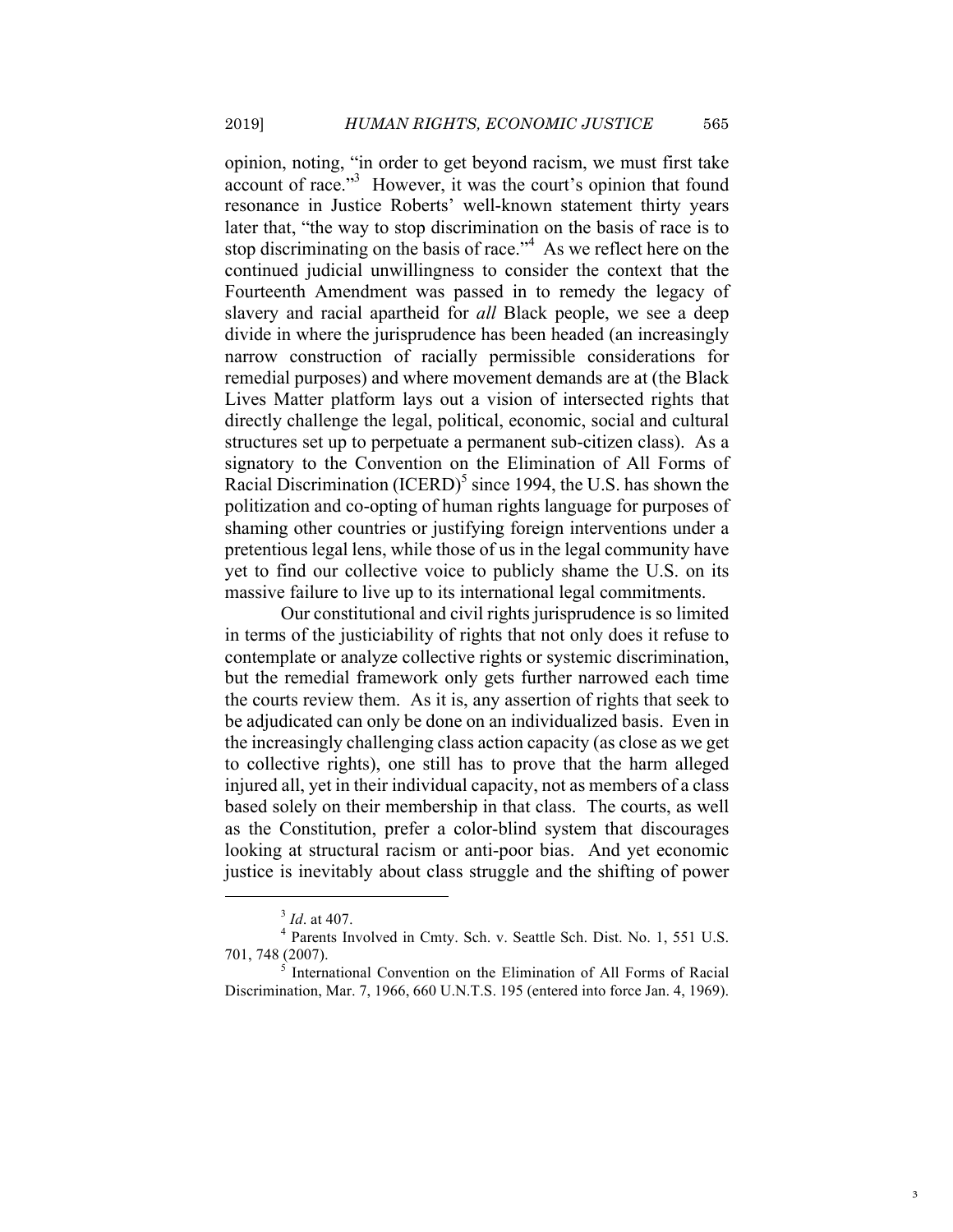structures that empower low-income workers to take control over their labor, earnings and wealth generation.

The decades-long attack on labor rights and the eradication of labor protections by the courts has aided in dismantling organizing efforts for collective demands that challenge the exploitative systems—in particular capitalism—that benefit off of low-wage labor. Ironically, this year the International Labor Organisation celebrates its 100-year anniversary,<sup>6</sup> and yet it is harder than ever to organize workers, negotiate workplace conditions, monitor and enforce dignified workplace conditions and ensure the minimal guarantees for worker protections. This is especially true for low-wage workers whose labor has historically been exploited, namely people of color, immigrants, and women. For example, under the New Deal era when advances to social and economic rights, such as a nationalized healthcare system and social security, were developed, Black and immigrant workers who were farmworkers, domestic workers, and home health care aides—work that is historically racialized, gendered and invisible—were excluded from the Fair Labor Standards Act of  $1938$ , considered to be a progressive law that guaranteed workers minimum wage and hour protections.

The individualized burden on each of us to seek economic justice one worker at a time also means a very piecemeal approach to legal action and legal reform, set up to guarantee minimal impact in terms of structural change. In the face of the corporate state and both the increased regulation of poor people's lives while decreasing regulation of industry, workers must sue one corporate actor at a time, hoping that their "win" will translate to a collective one on behalf of other workers. Even areas that are historically and intrinsically linked such as immigration and labor have taken years to advance, as shown by the recent actions in "A Day Without Immigrants" in 2017<sup>8</sup> after President Trump took office. Workers

 $6$  *ILO*  $\omega$  *100: A year of celebration*, INT'L LAB. ORG. (Sept. 3, 2018), https://www.ilo.org/global/about-the-ilo/newsroom/news/WCMS\_644023/lang- en/index.htm.<br><sup>7</sup> 29 U.S.C.S. § 201–219 (LEXIS through Pub. L. No. 116-17).<br><sup>8</sup> Liz Robbins & Annie Correal, *On a 'Day Without Immigrants*,'

*Workers Show Their Presence by Staying Home*, N.Y. TIMES (Feb. 16, 2017),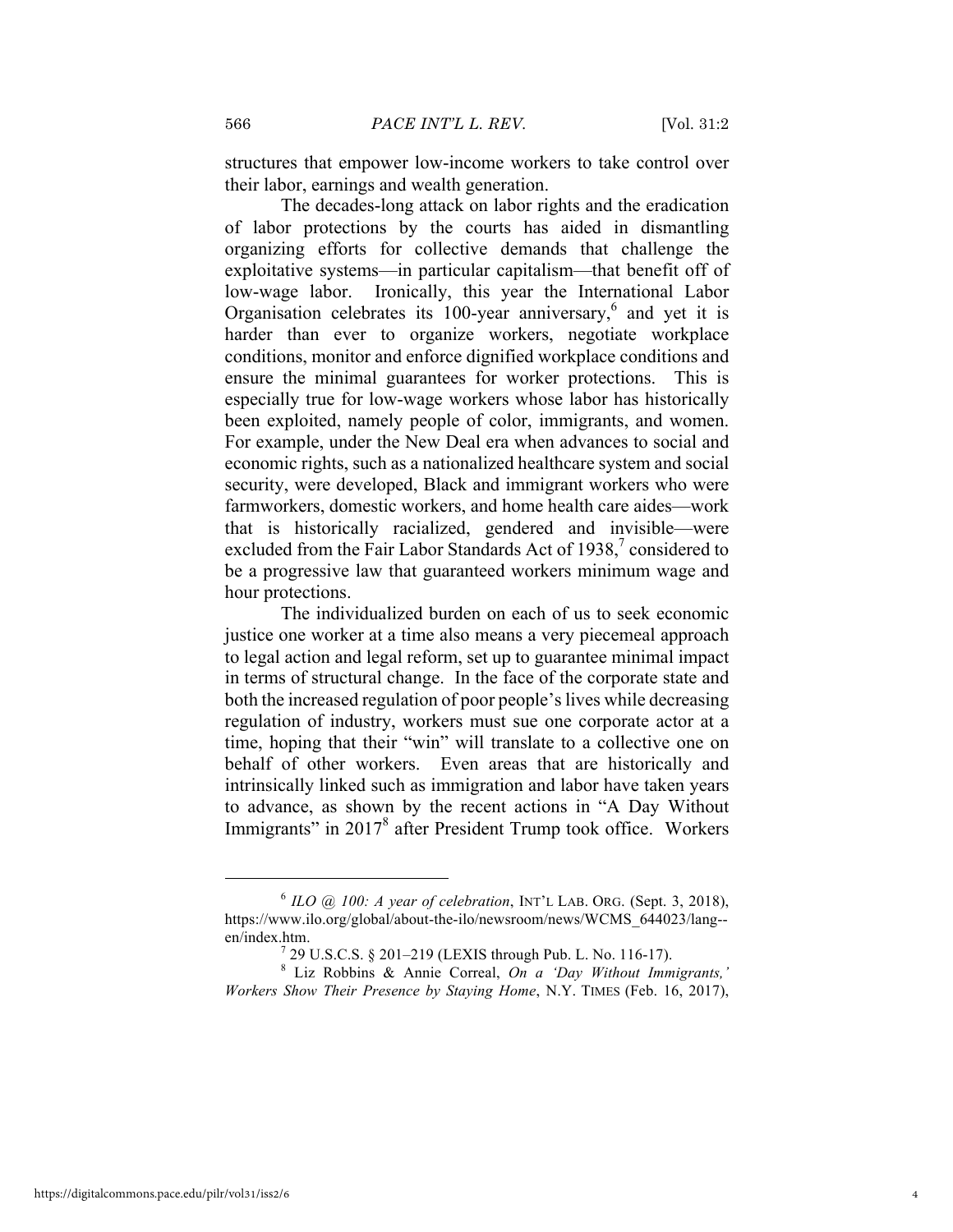who participated in "A Day Without an Immigrant" to draw attention to the workplace abuses they experience and to stress their role as a permanent source of underpaid, exploited labor that the U.S. economy depends on (yet often scapegoats) were also fired by some employers.<sup>9</sup> Over the past decade, the National Labor Relations Board has begun to recognize that immigrant workers participating in actions that are directly related to their ability to organize as workers and participate in workplace justice is in fact protected concerted activity as contemplated by the National Labor Relations Act and should be protected as such.<sup>10</sup> This is despite the fact that this country was built on slave labor and immigrant labor.

And yet, as we look forward to the promise of human rights guarantees, it is clear that the language of rights has been useful in holding up responsibility for the lack of compliance with them. In the organizing context, the human rights framework has helped "legitimize" demands for dignity and has provided a common language for linked struggles, including across borders. The framework has also assisted in re-envisioning demands and contextualizing them in an interconnected, intersectional network of rights, which in and of itself allows for a systemic understanding of oppression. To the extent that movements—which come with their own political analysis and understanding of state and corporate violence—can strategically use the human rights framework to articulate demands that otherwise have not found resonance, are not recognized or are explicitly contrary to states' economic, political and legal models, then the framework has found its fundamental utility. The law, and any rights framework, must ultimately rise up to meet dignity where it is at and where it demands to be met, rather

https://www.nytimes.com/2017/02/16/nyregion/day-without-immigrantsboycott-trump-policy.html. <sup>9</sup> Bourree Lam, *The Fallout From 'A Day Without Immigrants*', THE

ATLANTIC (Feb. 21, 2017), https://www.theatlantic.com/business/archive/2017/02/day-without-immigrants-

<sup>2/517380/.</sup> <sup>10</sup> Advice Memorandum Concerning EZ Industrial Solutions, LLC Case 07-CA-193475, Nat'l Labor Relations Bd., Office of the Gen. Counsel (Aug. 30, 2017); Guideline Memorandum Concerning Unfair Labor Practice Charges Involving Political Advocacy, Nat'l Labor Relations Bd., Office of the Gen. Counsel (July 22, 2008); *see also* Kati L. Griffith & Tamara L. Lee, *Immigration Advocacy as Labor Advocacy*, 33 BERKELEY J. EMP. & LAB. L. 73, 73 (2012).